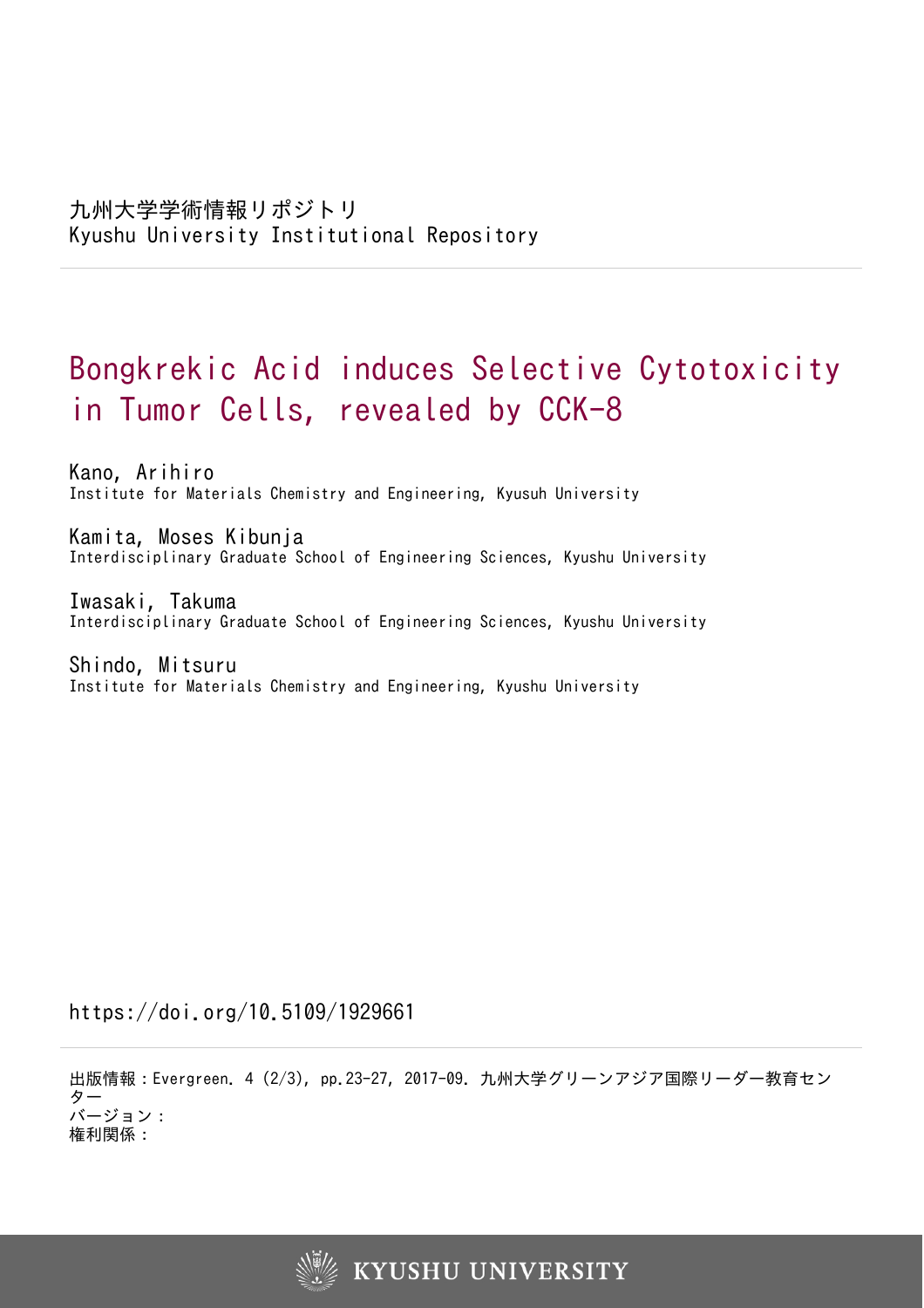# **Bongkrekic Acid induces Selective Cytotoxicity in Tumor Cells, revealed by CCK-8**

Arihiro Kano<sup>1,\*</sup>, Moses Kibunja Kamita<sup>2</sup>, Takuma Iwasaki<sup>2</sup>, Mitsuru Shindo<sup>1</sup>

<sup>1</sup> Institute for Materials Chemistry and Engineering, Japan

<sup>2</sup> Interdisciplinary Graduate School of Engineering Sciences, Kyushu University, Japan

\*Author to whom correspondence should be addressed, E-mail: kano@ms.ifoc.kyushu-u.ac.jp

(Received June 5, 2017 accepted July 3, 2017).

Bongkrekic acid (BKA) is shown to inhibit adenine nucleotide translocator in the mitochondrial inner membrane, which is bifunctional and facilitates ATP/ADP exchange and permeability transition pore opening in mitochondria. We demonstrate that BKA reduces the viability of tumor cells depending on the cell number in the culture. This reduction was first demonstrated by Cell Counting Kit-8 (CCK-8), which indicates cellular viabilities based on the reduction of a formazan dye by cellular NADH. Reduced viability was not seen in normal cells. The glycolysis inhibitor 2-deoxyglucose enhanced the effect of BKA. BKA is thought to work as a mitochondrial inhibitor; however, its action is different from mitochondrial uncouplers. We further demonstrate that BKA suppresses autophagy induction, directing cells to death in nutrient-depleted conditions. Together these data indicate that BKA is a new type of mitochondrial inhibitor that does not disrupt the mitochondrial membrane and that is thus used together with a glycolysis inhibitor as an anticancer agent.

Keywords: bonkrekic acid (BKA), cellular viability, tumor cells

#### **1. Introduction**

Bongkrekic acid (BKA) was, originally, identified as a cause of the poisoning of the coconut-fermented food (Fig. 1). Welling et al. reported in their article 50 years ago that "oral administration of BKA initially produces hyperglycaemia, and soon followed by hypoglycaemia" <sup>1)</sup>. Interestingly, the paper also reported that "just before death all glycogen had disappeared from liver and heart". Later, it was revealed that BKA inhibits the adenine nucleotide exchange in mitochondria by binding to adenine nucleotide translocator (ANT) was revealed 2,3). The fundamental role of ANT is the exchange of ATP and ADP across the inner mitochondrial membrane. In addition, it forms the inner membrane channel of the mitochondrial permeability transition pore (MPTP) complex, which is associated with apoptosis induction  $45$ . Several papers demonstrated that BKA also suppresses apoptosis through inhibiting MPTP opening  $6,7$ . However, it is thought that BKA also inhibits ATP production, which may result in adverse effects on cell viability. So far, BKA has been well studied with isolated mitochondria, yet, is hardly considered in cultured tissues.

The increased glycolysis in cancer cells even under aerobic conditions is known as the "Warburg effect" 8). Altered tumor metabolism, like increased uptake of



**Figure. 1:** Chemical structure of BKA

glucose, is one of the considerable targets of cancer chemotherapy <sup>9</sup>. For instance, glucose derivative, 2-deoxyglucose (2-DG), has long been known as a glycolysis inhibitor and exhibits cytotoxic effects in cancer cells 10). However, it has also been considered that combined treatment with mitochondrial inhibitors is required for sufficient cytotoxicity.

In this study, we aimed to clarify the effect of BKA on culture cells. We show BKA causes loss of viability in a murine mammary tumor cell line, 4T1, but not in normal cell lines, such as NIH3T3, which was first demonstrated by Cell Counting Kit-8 (Dojindo Lab, Kumamoto, Japan). The CCK-8 indicates cellular viabilities based on the reduction of a formazan dye by cellular NADH. Unlike other similar kits, CCK-8 consists of a water-soluble formazan dye and an electron carrier. Due to the hydrophilic property of a formazan, CCK-8 is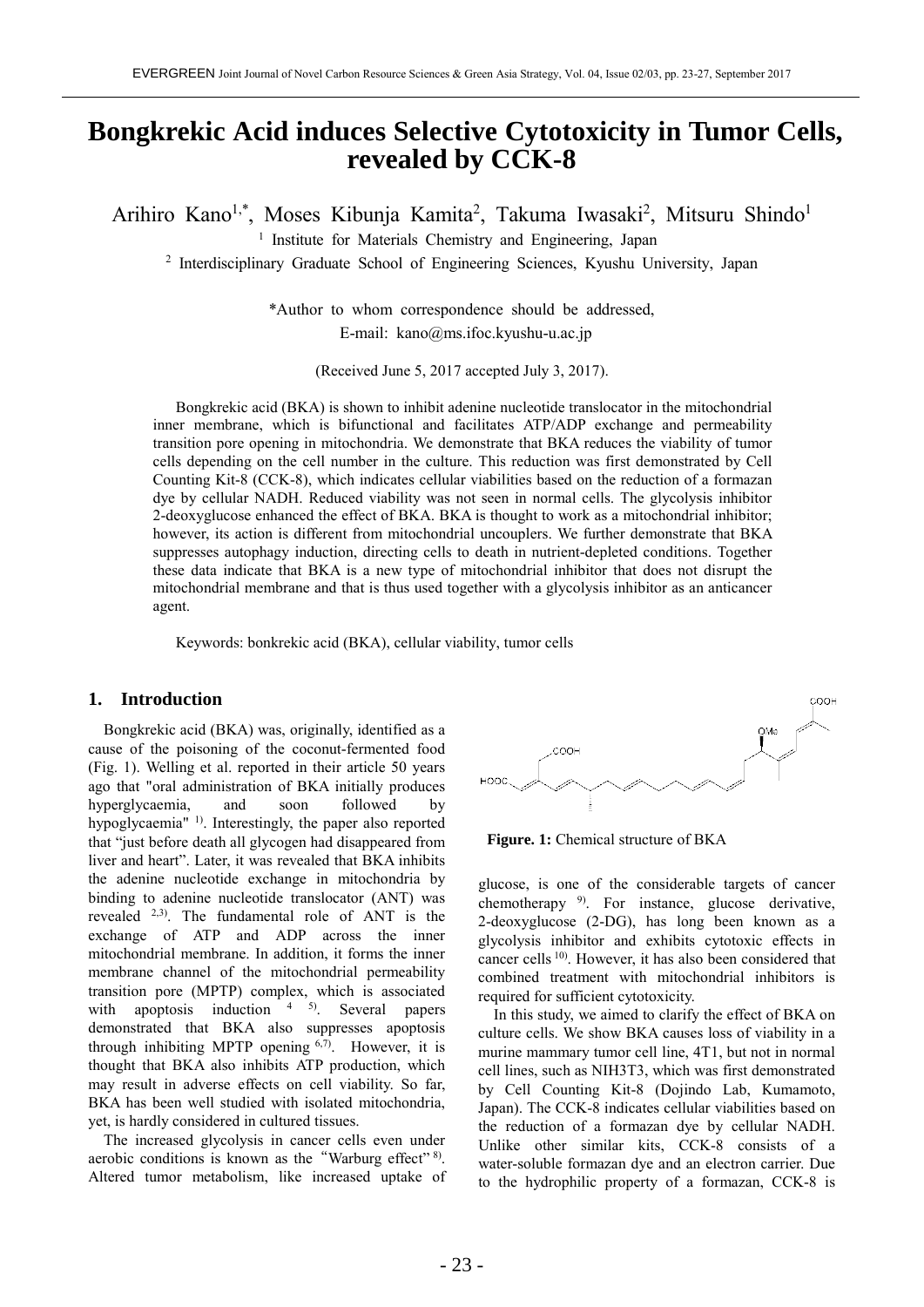thought to indicate the level of cytosolic NADH 11). The effect of BKA on the viability of tumor cells is dependent on the seeded number in culture. The dependence on the cell number is thought to arise from the difference in some metabolic activities. As well, the sensitivity to BKA observed in tumor cells is thought to be due to the higher metabolic activities in cancer cells. The combined treatment with 2-DG showed enhanced cytotoxicity in 4T1 tumor cells, which further indicates that BKA affects energy production in cultured cells. BKA may be expected to new type anti-cancer drug that targets cancer metabolism.

#### **2. Experimental**

#### **2.1 Cell culture and assay reagents**

Murine mammary carcinoma 4T1 cells were maintained with RPMI-1640 (Wako Pure Chemical Industries, Ltd., Osaka, Japan) supplemented with 10% heat-inactivated fetal bovine serum in a 5% CO<sub>2</sub> atmosphere at 37 ˚C. BKA was purchased from Sigma-Aldrich Japan K.K (Tokyo Japan) or kindly gifted from Prof. Y. Shinohara, Institute for Genome Research, the University of Tokushima. There is no fundamental difference in the activity between the purchased BKA and the gifted one. The cell viability test was performed by Cell Counting Kit-8 (CCK-8, Dojindo Laboratories Kumamoto, Japan) according to the manufacture's instruction. The cell death assay was performed by Cytotox 96 Non-Radioactive Cytotoxicity Assay kit (Promega Corp., WI, USA) based on the activities of lactose dehydrogenase (LDH) in the media that was compared to the lysed cells by freeze-thawing and indicated as "percent cell death".

#### **2.2 Tissue staining**

The CYTO-ID Autophagy Detection Kit<sup>12)</sup> and LYSO-ID Red Detection Kit were purchased from Enzo Life Sciences Inc. (NY, USA) and used to evaluate autophagosomes and lysosomes respectively according to the manufacture's instruction. The intensity of stained fluorescence was analyzed by Ensight Multimode Plate Reader (PerkinElmer Inc., Waltham, MA).

#### **2.3 Western Blotting**

Tissues were washed briefly with PBS and lysed with RIPA (10 mM Tris-HCl, pH 7.4, 1% NP-40, 0.1% sodium deoxycholate, 0.1% sodium dodecyl sulfate, 150 mM sodium chloride, 1 mM ethylenediaminetetraacetic acid, 0.5 mM phenylmethanesulfonyl fluoride, 2 µg/ml aprotinin, 1 µg/ml leupeptin, and 1 µg/ml pepstatin). The cell lysates were centrifuged, and the supernatants were recovered and assayed for protein amounts using the bicinchoninic acid protein assay kit (Pierce Chemical Co.). Cell lysates were separated on SDS-PAGEs, transferred to polyvinylidene difluoride membranes, and incubated with anti-LC3 antibody (MBL Co. Ltd.

PM036). Anti–rabbit antibody conjugated with horseradish peroxidase was used as secondary antibody and visualized using chemiluminescent substrate (ImmunoStar LD; Wako Pure Chemical Industries, Ltd.)

#### **2.4 Data managements**

All experiments were performed at least three times and the typical results were shown.

#### **3. Results and Discussion**

#### **3.1 BKA selectively reduces viabilities of 4T1 tumor cells but not NIH3T3 normal cells**

Nature has been shown to be a powerful source of materials useful for different applications. For instance, seeds of *Moringa oleifera* have been shown to be a good source of lectin, which can be used as a natural coagulant 13). In this study, we investigated cytotoxicity of BKA, which was first isolated from *Pseudomonas cocovenans.*  After the initial evaluation of viability tests in 4T1 tumor cells, we found that BKA reduces cellular viabilities depending on the seeded number of cells, which was demonstrated by CCK-8 (Fig. 2A). The evaluation with CCK-8 reflects the level of NADH, an energy carrier in a cell 11). Interestingly, the cytotoxicity of BKA was not observed in normal cells, NIH3T3. The dose-dependent cytotoxicity of BKA was observed in 4T1 tumor cells but not in NIH3T3 cells as well (Fig. 2B).



Figure. 2. BKA selectively reduces the viabilities of tumor cells demonstrated by CCK-8. A) The dependency of the initial seeded cell number at  $100 \mu M$  of BKA. B) The dose dependency of BKA at  $2.5 \times 10^4$ cells/well of initial seeded number.

#### **3.2 Recovery of reduced cellular viabilities of 4T1 tumor cells by changing media**

Interestingly, BKA reduces viabilities of 4T1 cells depending on cell number in the culture. We speculated that this is due to the secondary effect of changes in the composition of the media while 4T1 cells are being cultivated. To evaluate this hypothesis, the culture media were changed to the fresh one with or without BKA at 12 h in the total 24 h culture. Figure 3 demonstrates that the viabilities were recovered at least partially by changing media freshly. This result suggests either loss of nutrient,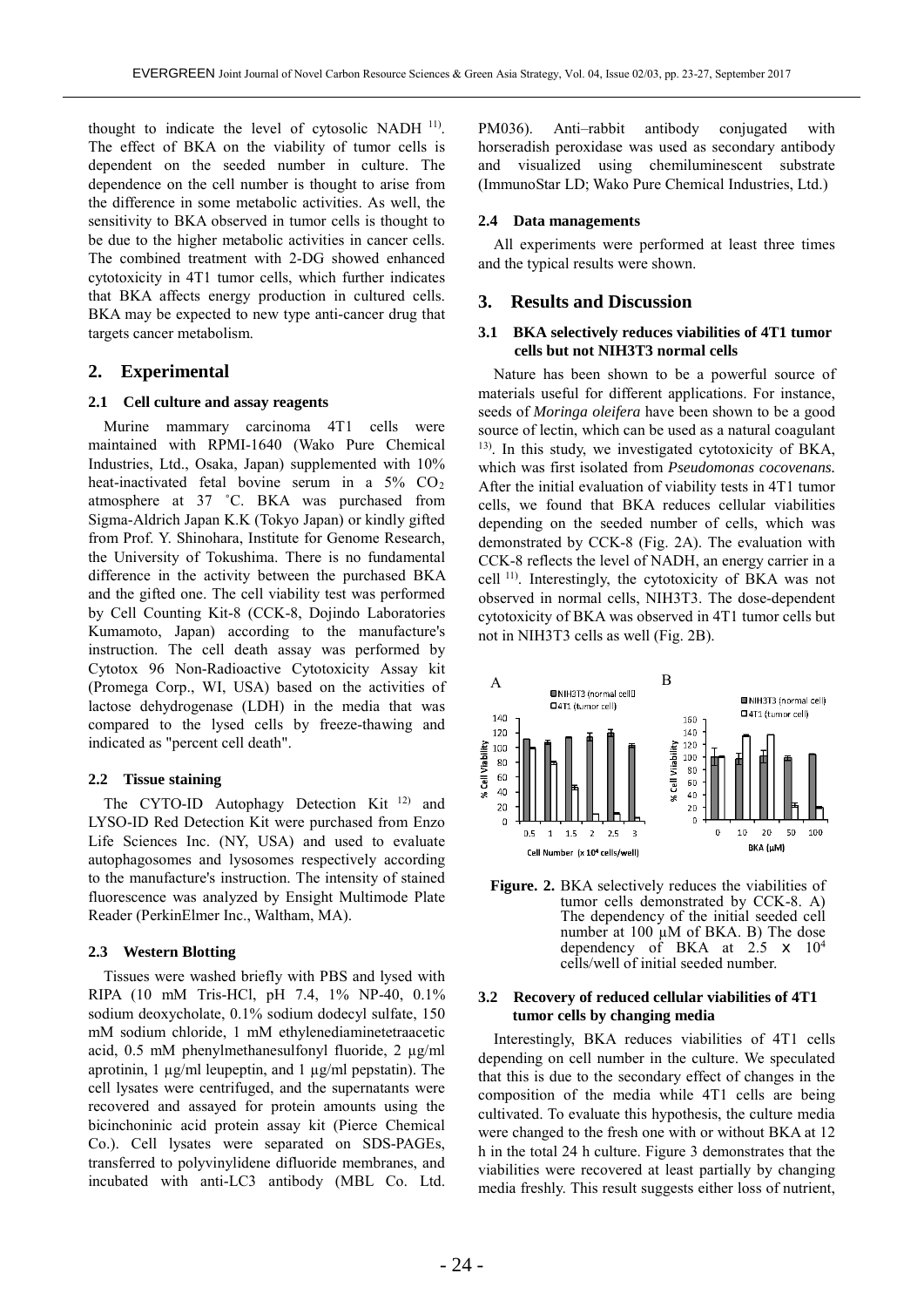

**Figure. 3.** Recovering of cellular viability of BKA-treated 4T1 cells by changing to fresh media with/without BKA at 12 h in 24 h culture, demonstrated by CCK-8.

accumulation of excreted metabolites, or secretion of some bioactive substances in the culture media. Using isolated mitochondria, It has been demonstrated that binding activities of BKA on mitochondria increase in lower pH  $^{3,14}$ . Indeed, the culture media of 4T1 cells show reduced levels of pH due to the increasing lactate that is secreted as a metabolite of glycolysis, which is further facilitated by increased cell number. Therefore, we next tested the effect of pH of culture media on the cytotoxicity of BKA using 4T1 cells (Fig. 4). The viabilities of 4T1 cells were decreased with lowering of pH. However, this observation was the same in conditions with or without BKA. Therefore, it is thought that the observed reducing viabilities in the lower pH are not effects of BKA activities. In the higher pH, pH 7.6 and 7.8, the viabilities were decreased in the BKA-treated but not in control. The enhanced metabolism and growth of cultured cells in higher pH media have been shown  $^{15,16}$ , which may reflect the result of the reduced cell viabilities with BKA. However, the further investigation is required to clarify the reason for this observation.



**Figure 4.** The effect of pH of culture media on cell viabilities of 4T1 cells with or without BKA, demonstrated by CCK-8. The pHs were controlled in the indicated values with HEPES buffer.

## **3.3 Enhanced cytotoxicities of BKA in combination with glycolysis inhibitor**

Although BKA reduces viabilities of 4T1 tumor cells, it does not induce cell death, which is shown by evaluation of the released LDH (lactose dehydrogenase), an intracellular enzyme, in the culture media (Fig. 5 control). When the cell dies, the integrity of the plasma membrane is disrupted and the LDH is released eventually to the culture media. The reduced cell viabilities by BKA were further augmented in the higher pH media as shown above, which may be correlated with the changes of some cellular metabolism. In addition, BKA is known as an inhibitor of ANT that plays a role in the supply of ATP from the mitochondria to the cytoplasm. Therefore we attempted to suppress another major path for the ATP production, glycolysis, by a specific inhibitor, 2-deoxy glucose  $(2-DG)$  <sup>17</sup>. Twenty mM of 2-DG induced cell death of about 20% in 4T1 tumor cells without BKA, which was markedly enhanced to  $60\%$  with 100  $\mu$ M of BKA (Fig. 5). 2-DG is being investigated as an anti-cancer drug. However, combined treatment with mitochondria inhibitor is considered to be required to exert effective antitumor activities <sup>9)</sup>. BKA can thus be a candidate for a treatment of cancer medication.



**Figure. 5.** BKA does not induce cell death in 4T1 cells but does with glycolysis inhibitor 2-DG.

#### **3.4 BKA suppresses autophagy induction**

We observed emerging of vesicles in BKA-treated 4T1 cells (Fig. 6). Autophagy is a protective mechanism in which cells digest intercellular contents and organelles when the cell is starved of nutrients. Therefore, we first considered that these vesicles were autophagosomes, because the above results suggested that BKA perturbed metabolic balance in the cells. To evaluate autophagic induction, LC3 protein was analyzed by western blotting. LC3 protein is a component of autophagosomes and acetylated in their forms, which is observed as a faster migrating protein in SDS-PAGE 18). The acetylated LC3 (LC3-II) started to increase 24 h after the onset of culture in 4T1 cells (Fig. 7A). It is thought that autophagy is induced at around 24 h due to depletion of nutrients in the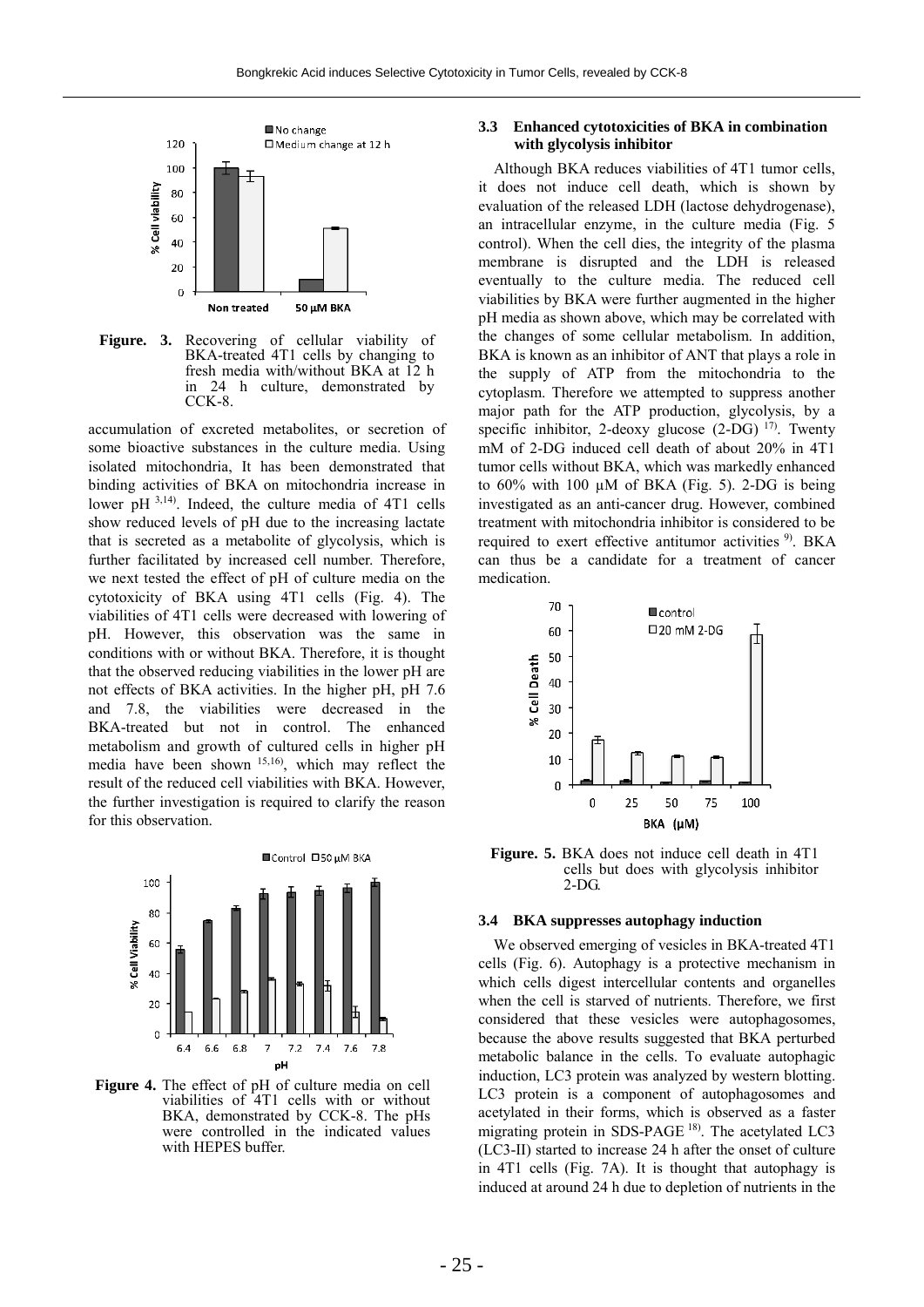

**Figure. 6.** Phase contrast microscopic observation of 4T1 cells treated with or without BKA for 24 h.

media. When 4T1 cells were cultured with BKA, the level of LC3-II was reduced in a dose-dependent manner (Fig. 7B). This result suggests that BKA suppresses autophagy induction. For further confirmation, autophagic and lysosomal vesicles were stained with fluorescent probes and the specific fluorescence was quantified. Hoechst 33342 staining, indicating cell numbers, did not vary across various concentrations of BKA (Fig. 8A). However, the CYTO-ID staining, demonstr ating autophagosomes, was reduced with increasing concentration of BKA, while the LYSO-ID staining, demonstrating lysosomes, was slightly increased (Fig. 8B). Taken together with the western blot results of LC3, these results suggest that BKA suppresses autophagy. By suppressing autophagy, BKA seems to slant the cellular digestion to lysosomes. A previous study demonstrated that the intracellular ATP is necessary for the induction of autophagy  $19$ . Thus, the treatment of BKA may cause insufficient levels of ATP in a cell for induction of autophagy, resulting in cell death instead of saving energy by autophagic digestion.



**Figure 7.** LC3 protein was detected by Western blotting. HEK293; control lysate, Control Peptide; obtained from MBL CO. LTD (Nagoya, Japan)



**Figure 8.** Nuclei, autophagosomes, and lysosomes were stained with specific fluorescence probes and fluorescence intensities (F. I.) were evaluated. Hoechst 33342; nuclear,<br>Cyto-ID; autophagosome, Lyso-ID; autophagosome, lysosome

#### **4. Conclusion**

Here, we demonstrated that BKA selectively reduces cellular viabilities in tumor cells. Using the isolated mitochondria, it has been demonstrated that BKA prevents ATP production by inhibiting ATP/ADP exchange reaction. The viability of BKA-treated cells is decreased when it is accompanied by glycolysis inhibition, and the cells eventually died. Many of mitochondrial inhibitors are uncouplers, which cause oxidative stress in the cells and induce apoptosis, whereas BKA blocks mitochondrial pore opening. Recently, it is thought that cancer cells use autophagic mechanisms to survive in nutrient-depleted conditions such as the inside of tumors. In this paper, we showed that BKA inhibits autophagic induction in 4T1 tumor cells. BKA is not an uncoupler, and it is thus, not expected to impair normal tissues. In this milieu, BKA may act as an anti-cancer agent, which is further enhanced by co-treatment with a glycolysis inhibitor, such as 2-DG.